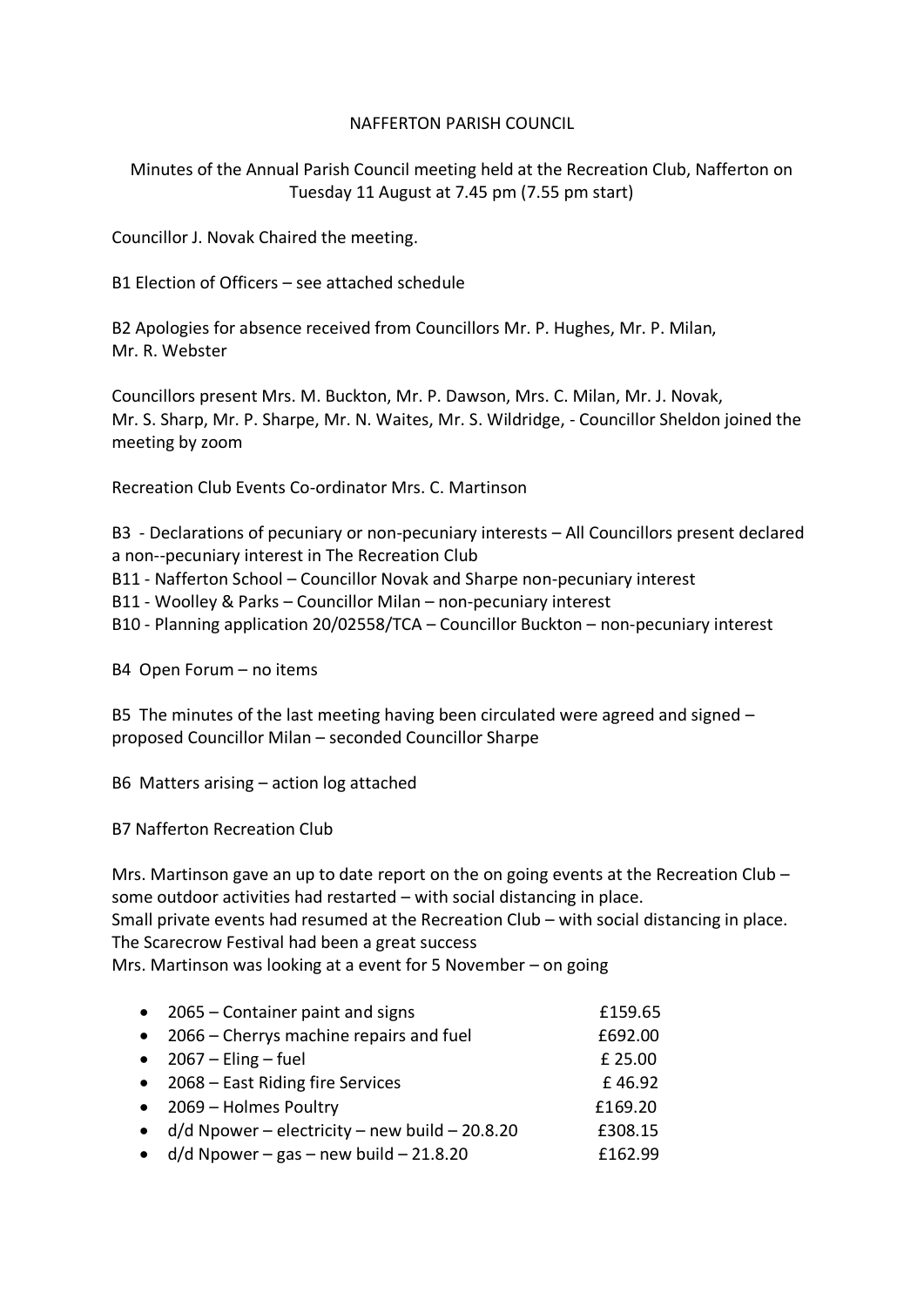## B8 The Mere

Mere maintenance weekend 3.10.20 – letter to be forwarded to residents 2 weeks prior to the maintenance weekend giving notice that water level will be lowered Liaise with the resident regarding the lifting of the sluice

B9 Flooding/Drainage report – all in order

B10 Planning

20/02136/PLF – Erection of a single storey extension to side and rear (revised scheme of 20/00309/PLF) – 8 Westgate, Nafferton – we have no observations to make on this application

Tree application: 20/02298/TCA – Nafferton Conservation Area – Fell 1 hornbeam tree due to tree heavily leaning over the boundary towards a field, one limb is resting on an adjacent tree causing damage by rubbing and adding weight and large amounts of decay around the base going up the stem by approximately 3 metres . crown lift Copper Beech tree by 2 metres over the driveway and gateway to give clearance for vehicles entering the property and to clear phone lime that runs through the canopy to prevent rubbing on the line – Filbert Grove, 22 North Street, Nafferton – we have no observations to make on this application

Tree application: 20/02492/TCA – Nafferton Conservation Area – Fell 1 Lawson Cyprus tree due to tree outgrowing its position – Westbeck Cottage, Nethergate, Nafferton – we have no observations to make on this application

Tree application: 20/02558/TCA – Nafferton Conservation Area – Crown lift a group of Ash trees by 3 metres due to neighbours concerns excessive shading. Crown reduce a tree by removing a limb due to limb extending into neighbouring garden and excessive shading, crown reduce Pear tree by 2 metres in height, crown lift an ash tree by 3 metres , crown reduce a group of blackthorn and elderberry trees by 2 metres to allow more light into garden – Springfield House, 8 Station Road, Nafferton – we have no observations to make on this application

## B11 Correspondence

Neighbourhood Watch Policing Team Surgeries – circulated/noted and filed Nafferton School – request for funding – Precept meeting November Woolly & Parks – Decking on Priestgate – Clerk outlined the request and response to Woolly & Parks

East Riding of Yorkshire Council

Planning & Development Management – Town & Parish Council Update July 2020 – circulated/filed Code of Conduct Training – circulated/filed